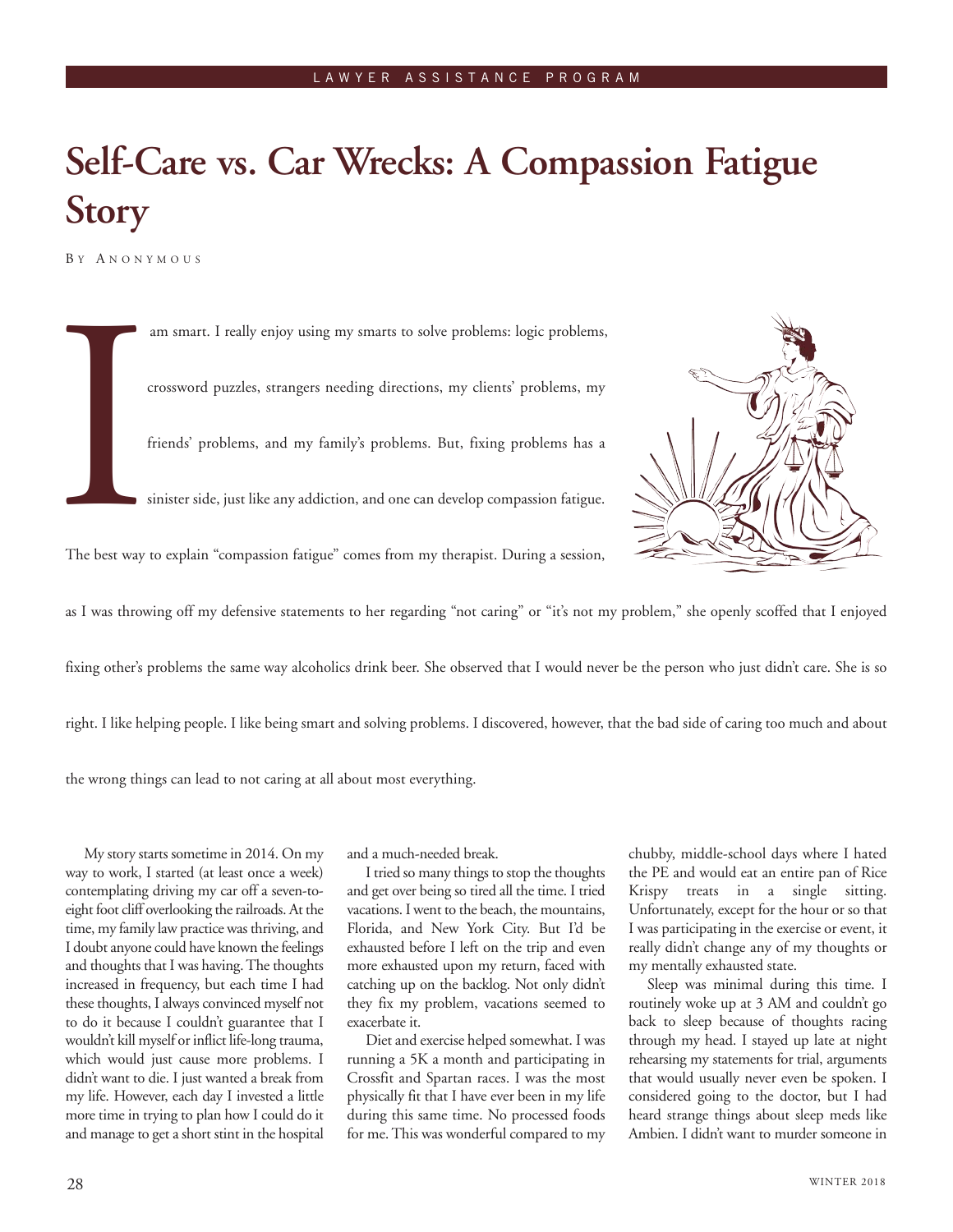my sleep or go parading around my neighborhood in the nude, so I stayed on course with my preferred plan contemplating my car wreck/hospital stay.

This went on for about a year, until I had had enough. I decided I would address my problem, even though I had no idea what my problem actually was at that time. Unaware of how much I was subverting my needs to everyone else's, my life presented the perfect opportunity for me to finally focus on myself. My 11-year-old was going on a school trip for almost a week with no access to a cell phone or me. You see, I didn't want to upset her or inconvenience her, because I was responsible for driving her to school, helping her with homework, and generally making sure her life was good. Plus, her not having a cell phone meant that if she had any problems, then she couldn't call me to fix the problem. In addition, I didn't have court that week either. My clients didn't have pressing problems to fix! So, I dropped her off at school and watched her get on the bus. Now I could finally focus on me and this problem, whatever it was. I was sure a trip to the doctor would somehow fix it all.

My regular doctor couldn't see me. I started to get frazzled and after casting about for ways to avoid doing so, I finally relented and told my husband that I needed to go to the ER. At the ER all went smoothly until the doctor asked me the standard question, "Are you suicidal?" Even though I knew the question was coming, I hadn't rehearsed or even thought about what I'd say. However, the most profound words came to me regarding my current state of mind and problem. I blurted out, "I don't think so, but I don't know what I am going to do if I have to hear another f\*\*\*king person's problems." With that statement I meant "person" to include every single living thing on this earth: family, friends, clients, political activist groups, donation seekers, Leonardo DiCaprio, random strangers asking for directions…EVERYONE! He responded with, "So possibly homicidal or suicidal," and laughed kindly.

I got through that day and was given a prescription for the normal stuff doctors hand out for depression and anxiety. I scheduled some follow-up doctor appointments. It was a lackluster resolution. None of the medications worked for me; they only exacerbated my problems over the following week. I discovered I don't synthesize those medications well, so they were not going to be

an option for me, which was thoroughly disappointing. Not to mention, my kid was back and court appearances were looming. This problem seemed to now be out of hand. I couldn't just return to the way things were before, but did not know what to do differently.

It was at my first follow-up appointment with my doctor that my "problem" started getting defined. My doctor said that I didn't have a support system. Eureka! I KNEW IT! I finally had confirmation that I was surrounding by hapless, greedy, needy people that constantly took and took and took from me. So it turns out they were all jerks after all! Then he went on to say, "You have no support system because you don't tell anybody what is going on and instead just try and handle it all on your own."

Wait.

What?

But there it was. I was the jerk. I thought I was so smart. That I was above it all. That I did not need community. You did. But not me. I was different and special. The realization was gut wrenching.

I was told I could resolve my issues by "just sharing." Ah, ok. Maybe "just sharing" is easy for you. Not me.

Here is where my anxiety started amping up. In order to be effective, my sharing had to be regardless of how others responded to what I was sharing. And I needed to share it all, especially the toes-curling-in-my-shoes stuff. I discovered that I was really a people-pleasing, low-self-esteem fraud. I faked life well. I pretended to have it all together, but I was constantly speaking unkindly to myself. I created unrealistic expectations for myself and was way too consumed by others' perception of my life. Or what I imagined their perception to be. In sharing, I started really discovering what was going on in my head and my life and why I was always so tired. I was exhausted because I was battling this inner jerk. As I shared this with my support people, I realized that I could change the script going through my head. Noteworthy, my support system was and still is a work in progress. Some people didn't make the cut and I limited their role in my life. I am working on me and I need truly supportive friends and allies to help with that project.

The lone soldier approach doesn't work. Neither does working by yourself on problems that you aren't properly trained to fix. Reluctantly, my next step was an appointment for therapy with a psychologist. I hated the thought of talking to a therapist, but it didn't matter, because I needed to talk to one. Just as many people with legal problems need an attorney but hate coming to and paying for one, I knew going to a therapist was the best thing to do. I was sure a therapist would want to talk it out and want me to say that I was depressed, and anxiety-ridden, and admit that attorneys just have sucky lives. Well, she didn't. She told me about "Compassion Fatigue." It's like burnout, but it is from dealing with other peoples' problems For example, like where you solve people's problems for a living but also put yourself in a position to have everyone come to you with their problems because you really like solving others' problems, and they don't know to stop because you haven't told them to stop and now you're ill because of it. She explained that in her profession, compassion fatigue is common and they have workshops, conferences, and retreats to deal with compassion fatigue/vicarious trauma.

The first thing that she taught me was that I need to put myself first. If I am exhausted, I am of no use to my clients, my family, or anyone. She spoke about the teapot needing to be full in order to pour tea out for others. I left therapy with homework. My homework was to do three things over the weekend that would bring me joy. She could have asked me to murder someone and it would have been easier. I seriously couldn't come up with anything. I gave up golf years ago because I didn't have four to five hours to be detached from the world. This rationale is why I gave up most things that I enjoyed: I was too busy solving others' problems or being there for others to be there for myself. I completed her homework, but not until stressing about it all weekend. I ended up with a nice bath, Rice Krispy treats, and moving furniture around in my house. I stumbled on to the big secret to joy that weekend—it comes from the simplest of things. I am happy to say I can easily come up with three things to do everyday to bring myself joy.

Next, I learned how to prevent compassion fatigue with self-care. Honestly, I had no idea what that meant other than taking a bath and getting my eyebrows done. Being an attorney really put me in a good place to help myself here. I started doing research and reading about self-care. After a few years of managing this, I can say that my self-care seems to be

CONTINUED ON PAGE 37